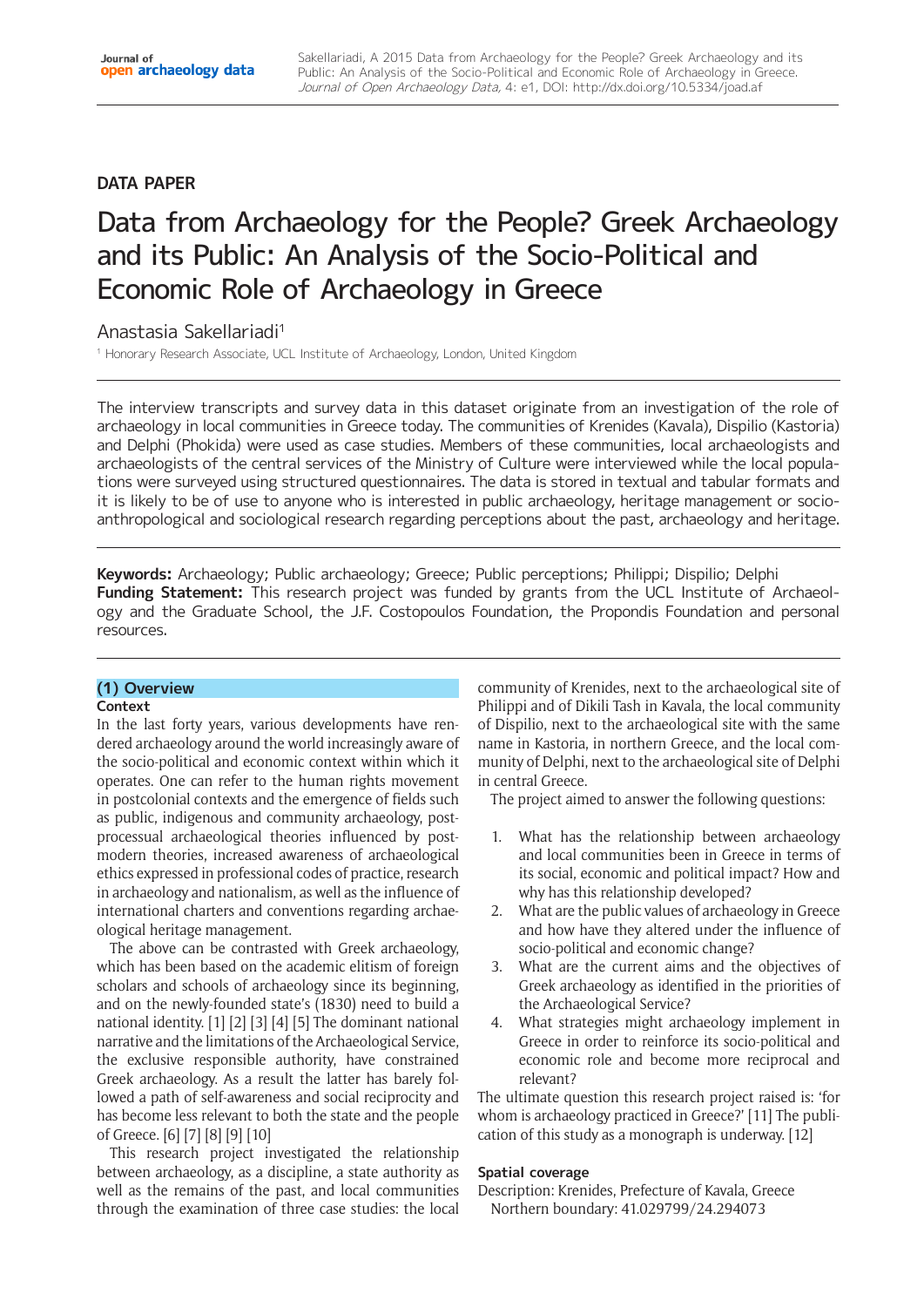Southern boundary: 41.008852/24.292488 Eastern boundary: 41.015988/24.313635 Western boundary: 41.011458/24.288978

- Description: Dispilio, Prefecture of Kastoria, Greece Northern boundary: 40.484633/21.288511 Southern boundary: 40.477713/21.288639 Eastern boundary: 40.480732/21.295527 Western boundary: 40.484001/21.284021
- Description: Delphi, Prefecture of Phokida, Greece Northern boundary: 38.48162/22.491428, Southern boundary: 38.478059/22.494131 Eastern boundary: 38.477946/22.497645, Western boundary: 38.480394/22.490784

#### **Temporal coverage**

Krenides: September 2007 and 2008 Dispilio: August 2008 Delphi: May 2009 Athens: December 2009

## **(2) Methods**

Qualitative and quantitative data was collected from the local communities of Krenides (next to the archaeological sites of Philippi and of Dikili Tash, Kavala) and of Dispilio (next to the archaeological site of Dispilio, Kastoria) in northern Greece, and mainly quantitative data from the local community of Delphi in central Greece. Data collected but not used in the PhD thesis or the copyright of which does not belong to the author will not be included in this discussion (e.g. newspaper articles, etc.) All research for this project was conducted in Greek and all data was collected in Greek, with the exception of the questionnaire of one English-speaking participant.

#### **Steps**

#### **Questionnaire surveys**

Questionnaire surveys were conducted among the populations of the three local communities through structured interviews (98 in Krenides, 102 in Dispilio and 84 in Delphi). A pilot survey of 1% of the population of Krenides took place in September 2007. A shorter version of the preliminary questionnaire was finally adopted and used throughout the survey.

The questionnaire included both open-ended and closed questions and was divided into four parts: demographic data; perceptions of archaeology and its relevance to contemporary life; relationship with local archaeology and level of engagement with it' and engagement with other local cultural stimuli. Demographic data included: gender; six age groups [13]; employment by sector [14] and groups for unemployed, undergraduate/graduate students, retired and housewives; education attainment in four groups and years of living in the local community into three groups. Finally, a grouping of visitor types was included according to similar research [15]. Similar research conducted in the United States, Canada, Britain, Italy and Greece was consulted and questions from them were intentionally incorporated so that the results are comparable. [16] [17] [18] [19] [20] The data was analysed using SPSS (Statistical Package for the Social Sciences) 14 and 17.

Data is presented in its most raw form and in any other grouping that is used in the thesis for the purposes of running statistical tests with meaningful outcomes. Tables of metadata explain the content of each column included in the spreadsheets.

#### **In-depth Interviews**

Twenty-eight semi-structured interviews were conducted with archaeologists from the local and the central services of the Ministry of Culture, archaeologists from other institutions that conducted research in the areas, influential members of the local communities, such as mayors and other members of the municipal council, representatives of the church, members of research associations and educational centres. All interviews were conducted in person except for one, which was returned by email.

Interview scenarios were drafted according to each interviewee's role. Interviews lasted for approximately one hour. Interviewees were given an information sheet and a copyright consent form at the beginning of the interview. Participants' personal data have been retained under the provisions of the UK Data Protection Act. Descriptive qualifiers have replaced names and other biographical information have been removed for purposes of confidentiality where possible. Question marks in square brackets [?] indicate transcription gaps. Three full-stops in a row in square brackets […] indicate removal of irrelevant information or information that would allow the identification of the interviewee. Words in square brackets indicate replacement of mainly names by the researcher for the purpose of confidentiality. Only features relevant to the analysis have been disclosed. Initials refer to names of individuals whose role is deemed to fall outside the remits of this piece of research.

Concealment of the archaeological sites and the local communities was rejected because it was deemed that it would compromise the analytic potential of the case studies by rendering unusable a series of their features. Three interviews were recorded on an analogue cassette recorder and the rest by an Olympus DM 20 digital recorder. Recordings were downloaded and replayed over the Olympus DSS Player computer software and transcribed in Word documents. All qualitative data was analysed in Nvivo 7.

#### **Documentary Data**

Archival data from the Municipalities of Makednon and Philippi was also included.

#### **Sampling strategy Case Studies**

The case studies were chosen because the author's personal work experience indicated them to be appropriate for eliciting the topic of investigation. First, they represent all periods of ancient Greek history: Dispilio is a Neolithic site, Delphi is mainly dated to the Classical times and Philippi to the Roman and Early Christian ones. Their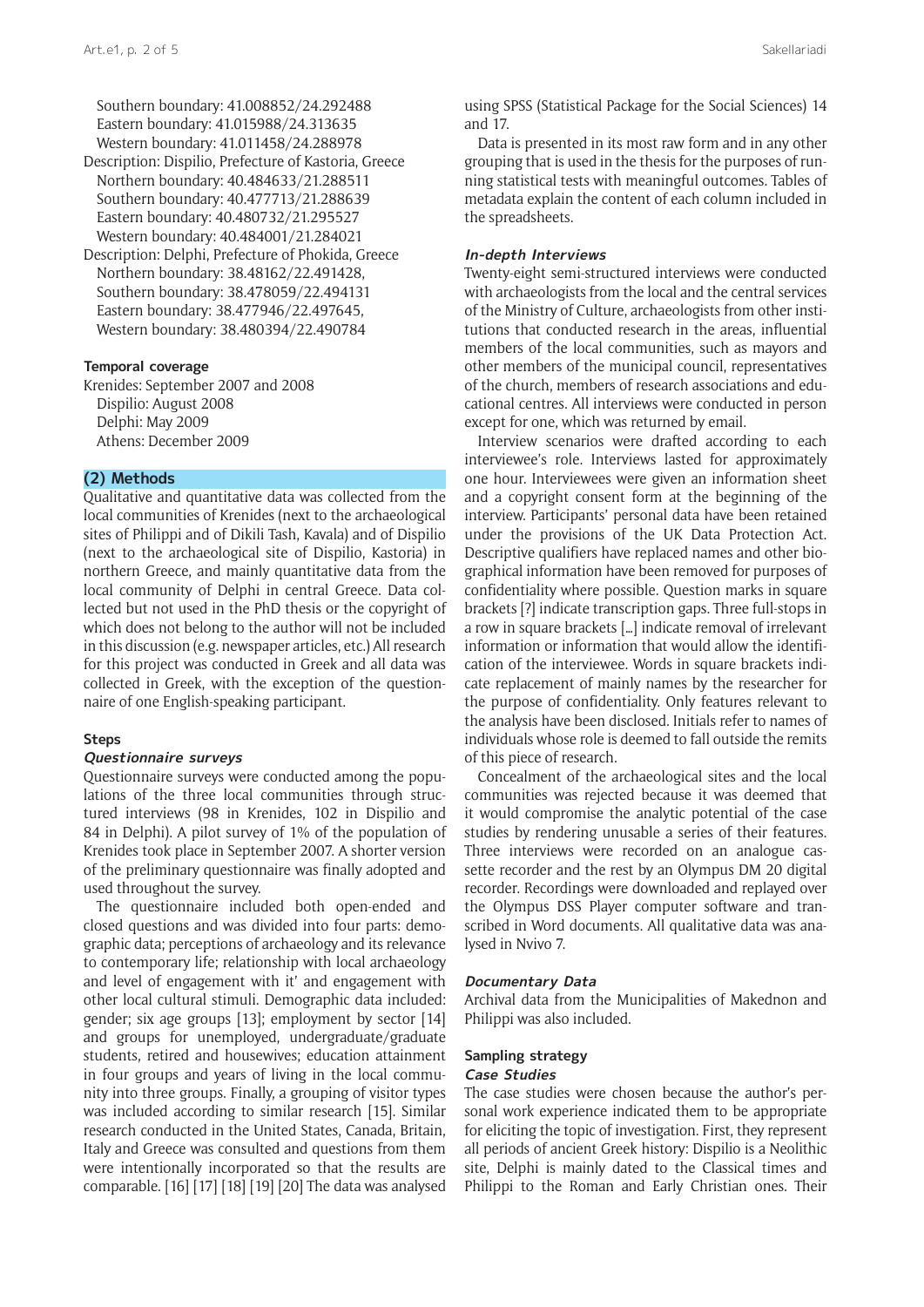archaeological remains differ accordingly from less to more monumental ones, and the type of archaeology practiced ranges from theoretically informed archaeology to history of ancient art and architectural history. Consequently, their role as archaeological sites in Greek and world archaeology, in the national imagination and in domestic and international tourism, and the level of intervention by the archaeological service also vary. The above features additionally influence to a certain degree social, economic and political features of the local communities. Delphi was chosen for the additional reason of extending the scope of research in geographical terms to southern Greece, the older part of the modern state (northern Greece was annexed in 1912). Therefore, the three cases present contrasting characteristics and it was presumed that they would elicit a wide range of attitudes and perceptions and thus presented the project with unique potentials.

#### **Questionnaire Surveys**

Stratified random sampling was used on the basis of gender and age groups according to the population profile of the local communities from the last national census. [21] [13] Every second person that walked by after the end of an interview was approached. The survey was conducted in open public spaces at all times of the day in all three communities: streets, cafes, taxi stands, bars, supermarkets, produce markets, bus stops but also back roads. A strict geographical definition of a 'local community' was applied and so only people who lived in the modern settlement next to each archaeological site were included. Potential participants were approached by asking them the question whether they permanently lived in Dispilio, Krenides or Delphi accordingly. If they turned out to be members of the local community, the researcher went on to explain that she was a research student and that she was conducting a survey regarding the relationship of the local community with the archaeological site and the archaeologists for the purposes of her studies.

#### **In-depth Interviews**

Interviewees were selected according to the role they played in the local communities and in local and central management of archaeology.

#### **Quality Control**

This dataset was collected and produced by a single researcher. This has contributed to its consistency. Advice from experienced members of staff, especially in relation to quantitative research, was sought. The data and the research project as a whole has been through three reviews (first year review, upgrade, viva voce examination).

## **Constraints**

## **Questionnaire Surveys**

A refusal rate was not recorded because its importance was underestimated at the beginning of the survey. However, it is the author's conviction that local community members' refusal rate was very low either because of the originality of and high interest in the survey (Delphi), according to participants' own comments, or because the local communities were unaccustomed to the presence of a social researcher and willingly agreed to participate. It proved to be extremely difficult to include immigrants in all areas except for Delphi. Immigrants were approached in Krenides but refused to participate for reasons of understanding and expressing themselves in Greek.

# **(3) Dataset description**

## **Object name**

Study: Data from Archaeology for the People? Greek Archaeology and its Public: An Analysis of the Socio-Political and Economic Role of Archaeology in Greece Files:

ArchivalMaterial\_Metadata.csv ArchivalMaterial\_Metadata.docx DemosMakednon\_1\_2003a.pdf DemosMakednon\_1\_2003b.pdf Ephorate\_21051974.pdf Ephorate\_02021972.pdf Ephorate\_24011975.pdf Ephorate\_28081974.pdf KoinotitaDispiliou\_04021972.pdf KoinotitaDispiliou\_06061974.pdf KoinotitaDispiliou\_28011975.pdf NomarhiaKastorias\_27051968.pdf YPPO\_24011972.pdf Dispilio\_Archaeologist.txt Dispilio\_Archaeologist.docx Dispilio\_Archaeologist1.txt Dispilio\_Archaeologist1.docx Dispilio\_Archaeologist2.txt Dispilio\_Archaeologist2.docx Dispilio\_ExcavationWorker.txt Dispilio\_ExcavationWorker.docx Dispilio\_FormerLocalAdministrationRepresentative1.txt Dispilio\_FormerLocalAdministrationRepresentative1. docx Dispilio\_FormerLocalAdministrationRepresentative2.txt Dispilio\_FormerLocalAdministrationRepresentative2. docx Dispilio\_HeadOfRegionalService.txt Dispilio\_HeadOfRegionalService.docx Dispilio\_Mayor.txt Dispilio\_Mayor.docx Dispilio\_RepresentativeOfTheAssociationOfFriends.txt Dispilio\_RepresentativeOfTheAssociationOfFriends.docx Dispilio\_RepresentativeOfTheLocalChurch.txt Dispilio\_RepresentativeOfTheLocalChurch.docx Dispilio\_UniversityExcavationAssociate1.txt Dispilio\_UniversityExcavationAssociate1.docx Dispilio\_UniversityExcavationAssociate2.txt Dispilio\_UniversityExcavationAssociate2.docx Dispilio\_UniversityExcavationAssociate3.txt Dispilio\_UniversityExcavationAssociate3.docx Kavala\_LocalAdministrationRepresentative.txt Kavala\_LocalAdministrationRepresentative.docx

Krenides\_ExcavationWorkersConservator.txt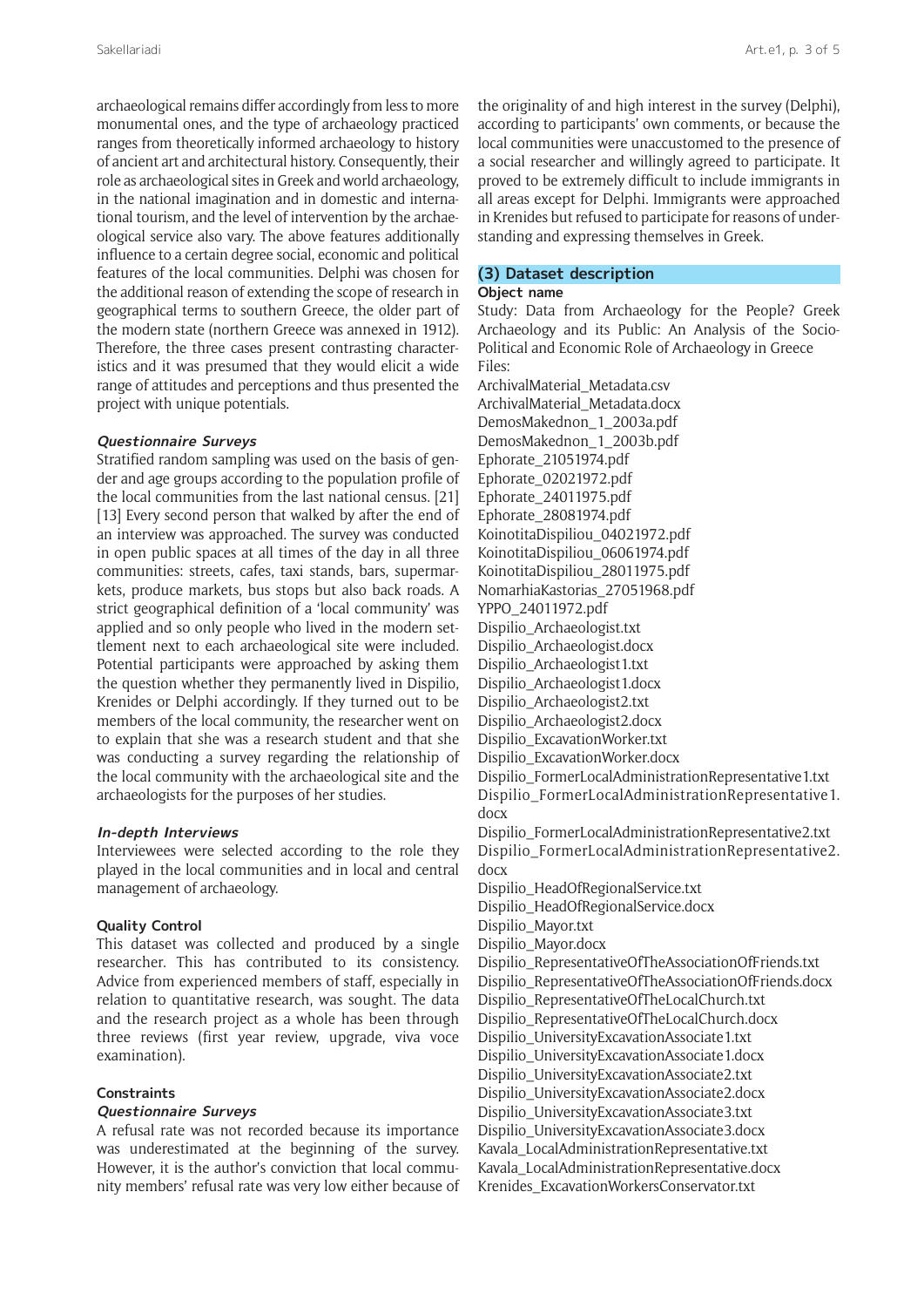Krenides\_ExcavationWorkersConservator.docx Krenides\_FormerExcavationWorker.txt Krenides\_FormerExcavationWorker.docx Krenides\_HeadOfRegionalService.txt Krenides\_HeadOfRegionalService.docx Krenides\_Mayor.txt Krenides\_Mayor.docx Krenides\_RepresentativeOfHERAC.txt Krenides\_RepresentativeOfHERAC.docx Krenides\_RepresentativeOfTheBishopry.txt Krenides\_RepresentativeOfTheBishopry.docx Krenides\_RepresentativeOfTheEnvironmentalEducation [C](Centre.txt) [entre.txt](Centre.txt) Krenides\_RepresentativeOfTheEnvironmentalEducation [C](Centre.docx) [entre.docx](Centre.docx) Krenides\_SecondLocalAdministrationRepresentative.txt Krenides\_SecondLocalAdministrationRepresentative.docx Krenides\_Archaeologist.txt Krenides\_Archaeologist.docx Krenides\_ViceHeadOfRegionalService.txt Krenides\_ViceHeadOfRegionalService.docx MoC\_Archaeologist.txt MoC\_Archaeologist.docx MoC\_HeadOfDirectorate.txt MoC\_HeadOfDirectorate.docx MoC\_HeadOfSector.txt MoC\_HeadOfSector.docx SEA\_RepresentativeOfManagementCommittee.txt SEA\_RepresentativeOfManagementCommittee.docx Delphi.csv Delphi.xlsx Delphi\_Metadata.csv Delphi\_Metadata.docx Dispilio.csv Dispilio.xlsx Dispilio\_Metadata.csv Dispilio\_Metadata.docx Krenides.csv Krenides.xlsx Krenides\_Metadata.csv Krenides\_Metadata.docx

#### **Data type**

Primary and secondary data

**Format names and versions** Adobe Reader PDF, txt, csv

**Creation dates** 04/08/2008 – 09/12/2009

## **Dataset Creators**

Anastasia Sakellariadi

#### **Language**

Greek (interview transcripts) and Greek with English translation (questionnaires)

**License** CC-BY

**Repository location** [DOI: 10.7910/DVN/27040](http://dx.doi.org/10.7910/DVN/27040)

#### **Publication date** (09/02/2015)

## **(4) Reuse potential**

This is the first dataset on public perceptions about the past, heritage and archaeology in local communities in Greece and the role of archaeology in such communities to be published. It is likely to be of use to anyone who is interested in public archaeology, heritage studies, heritage management or socio-anthropological and sociological research regarding perceptions about the past, heritage and archaeology in society today. It can also be referenced within broader research projects on the role of heritage and culture in society. Finally, it can be an excellent teaching tool for courses in public archaeology and heritage studies and in public archaeology/heritage studies research methods.

In addition, the methodology of this research project has unique reuse potential. Although interviews [7], ethnography [6] [9] [22] [23] [24] [25] and questionnaire surveys [8] [15] [16] [18] [19] [20] have been independently used in the investigation of public perceptions about the past, heritage and archaeology, their combination widens the scope of analysis. When they are independently applied, quantitative surveys only offer superficial understandings while qualitative methods lack representativeness and generalizability. When they are combined, general patterns identified and explained through population-wide quantitative surveys complement in-depth and nuanced understandings drawn from individual perspectives through qualitative methods. [17]

Therefore, although it might be challenging to fully replicate such a combined methodology and thus only partially possible, the greatest reuse potential of this dataset is the replication of the study in other contexts and its aggregation with other datasets that will allow for further comparative analysis to validate or not the results and for conclusions to be drawn at a greater scale. The potential for collaborations for further research in the field is indeed open.

#### **Acknowledgements**

This research project benefited from the supervision of Tim Schadla-Hall, Theano Moussouri and Corinna Riva at the UCL Institute of Archaeology. Prof. Em. Clive Orton (UCL Institute of Archaeology) kindly offered invaluable advice on the use of statistical methods. My former professors at the Department of Archaeology of the Aristotle University of Thessaloniki (Greece) kindly allowed me to focus my investigations in the areas they had been working on for many years. I owe a big thank you to all participants who gave up their time to share with me their thoughts and concerns on the subject. I would also like to thank Brian Hole for his crucial support throughout the duration of the project and at its critical final stages and, finally, my family for the financial, psychological and intellectual support.